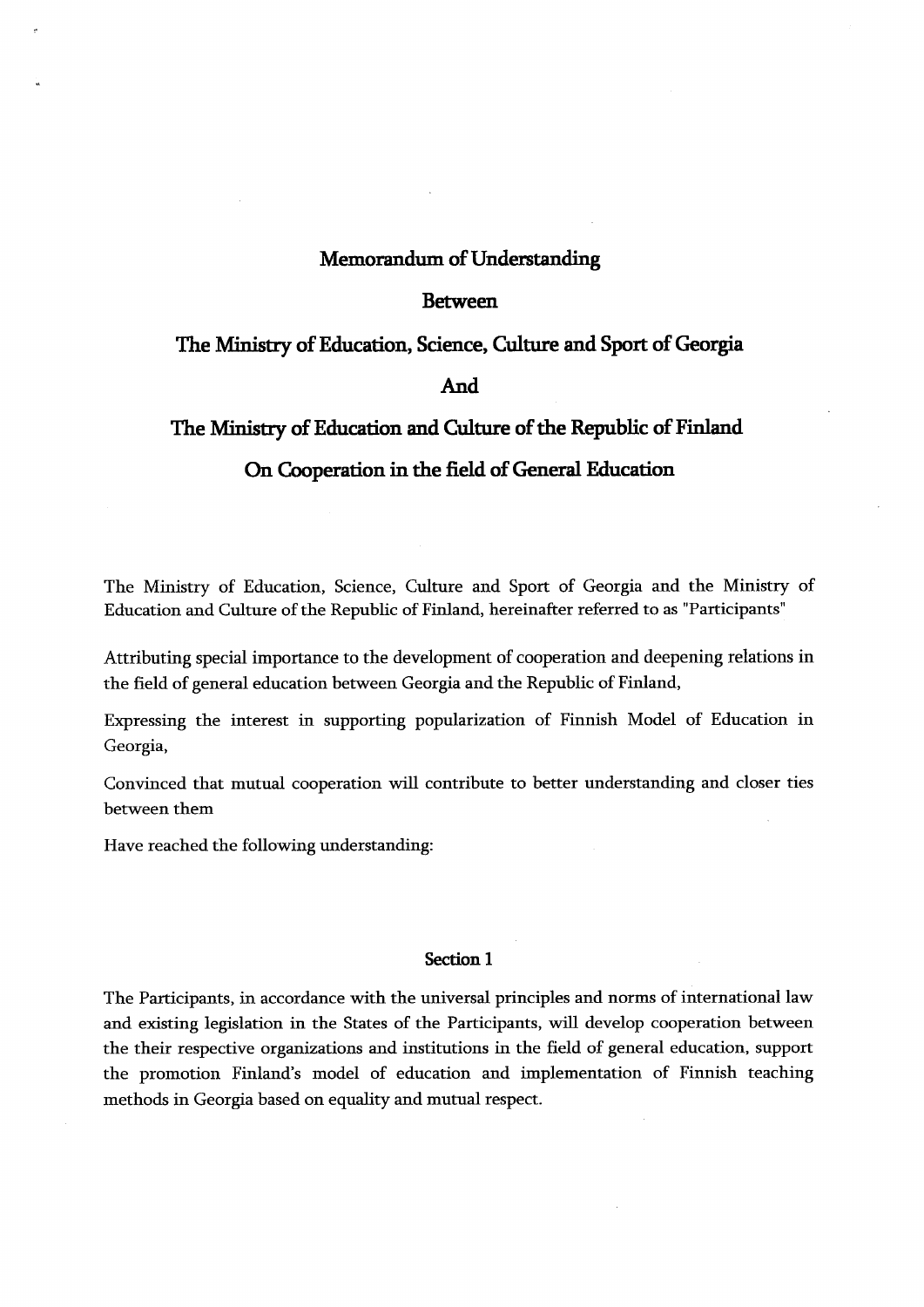## **Section2**

The Participants seek to strengthen their bilateral cooperation in the fields of education, which include, but are not limited to, the following:

- Sharing experience and expertise in design of education system, including new pedagogies, practices for learning, curriculum development, its implementation and assessment with the aim of promoting educational quality;
- Developing teacher training, exchanging innovative pedagogic practices and using new technologies in the field of teacher training;
- Promoting inclusive school environment including policy for anti-bullying and prevention of violence;
- Supporting relevant projects and initiatives related to the promotion and popularization of Finnish model of education in Georgia. *Inter alia,* through the possibility of establishment of Finnish standard public/private general educational institutions with English as language of instruction.
- In case of establishment of the abovementioned public/private general educational institution, the school shall provide the official support letter from relevant Finnish organization/agency confirming its compliance with Finnish model/ standards.
- The abovementioned public/private general educational institution is subject to laws of Georgia. The support letter does not exempt the public/private general educational institution from any requirements set out by Georgian legislation, including its quality assurance mechanisms.

## **Section 3**

Any dispute about the interpretation or application of this Memorandum of Understanding will be resolved between the Participants by means of consultation and/or negotiations, and will not be referred to any national or international tribunal or third party for settlement.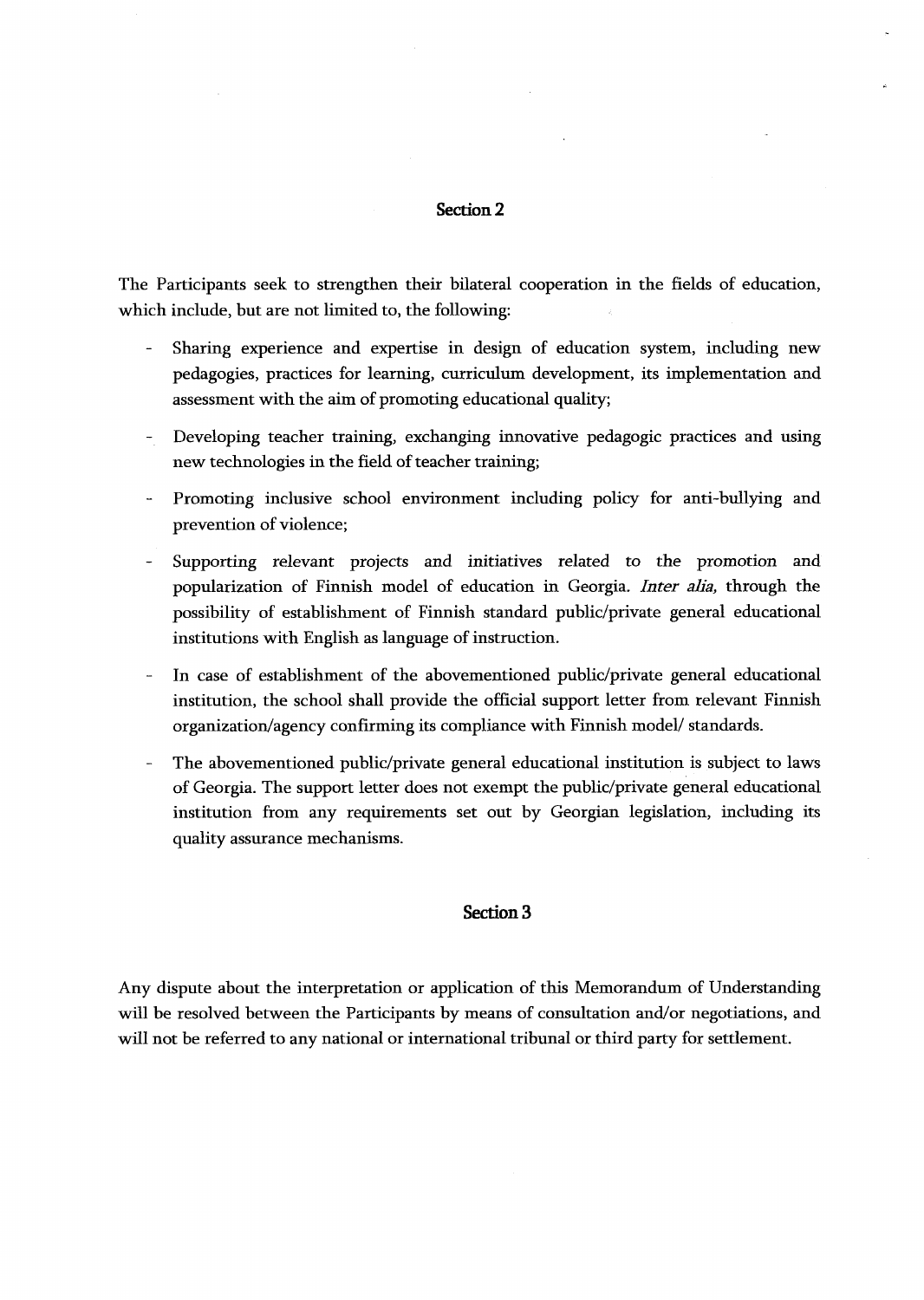#### **Section 4**

This Memorandum of Understanding will come into effect on the date of its last signature. It will continue to have effect for a period of 3 (three) years and shall automatically be extended for subsequent periods of 3 (three) years.

Each Participant may terminate the Memorandum of Understanding giving six months written notice. The Participants will consult to determine how any outstanding matters should be dealt with. Termination will not affect the validity of any contract made under this Memorandum of Understanding.

This Memorandum of Understanding may be amended at any time by the mutual written consent of the Participants.

The foregoing represents the understanding reached between the Participants on the matters referred to in this Memorandum of Understanding.

Signed in duplicate in English language.

 $\sqrt{1243816.336}$ **ENCE, CULTUR** 

For the Ministry of Education, Science, Culture and Sport of Georgia

*■ylG^#-\*\*»\*\* £3*

For the Ministry of Education and **Culture** of the Republic of Finland